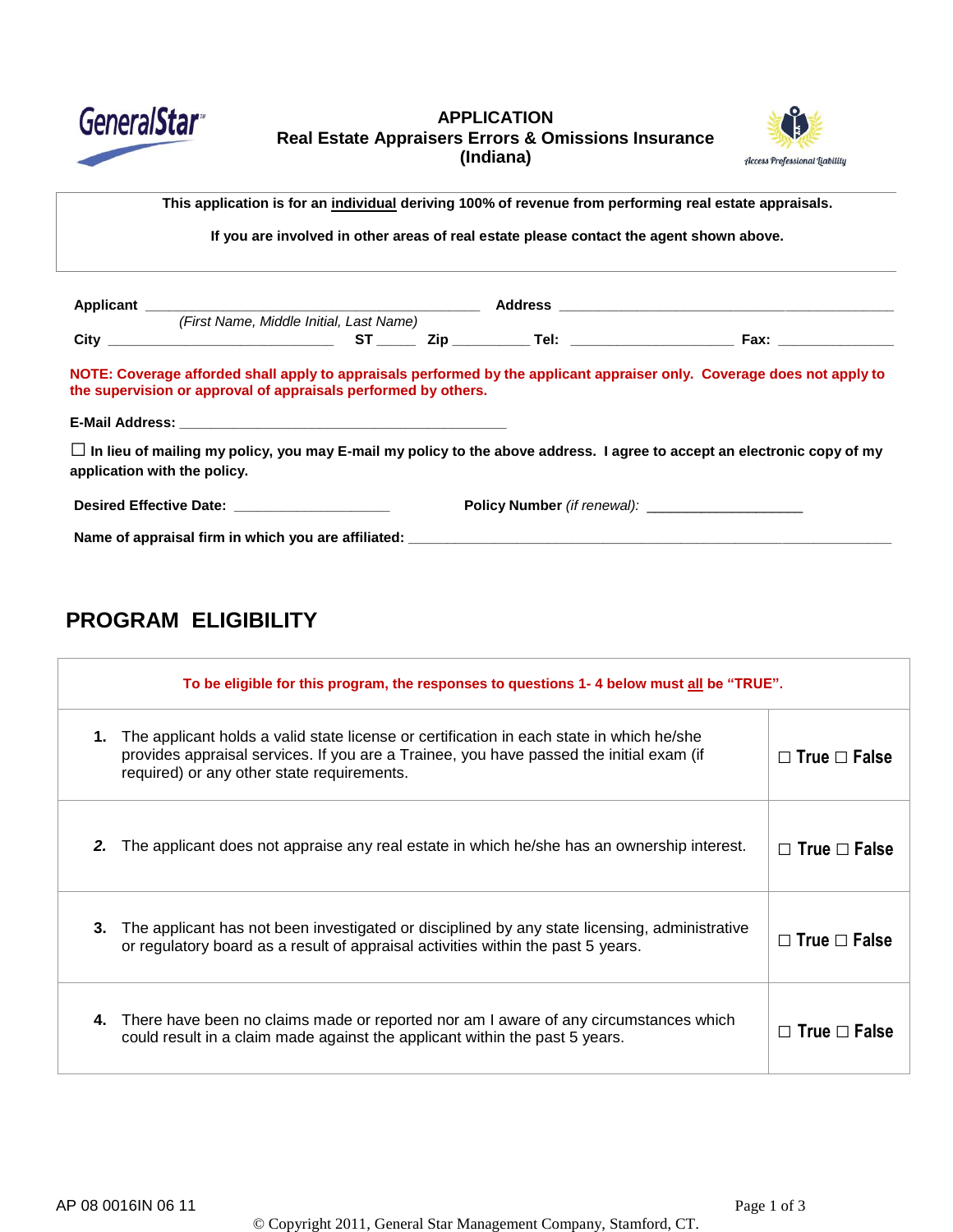## **PRIOR ACTS DATE/RETROACTIVE DATE**

| 5. | The applicant currently has an active Appraisers Errors & Omissions Insurance Policy?<br>(MUST CHECK ONE)                                                                                                                                                                                                                                                                                                                                                                                                                                                                                                                                                                                                                                       | $\Box$ True $\Box$ False |
|----|-------------------------------------------------------------------------------------------------------------------------------------------------------------------------------------------------------------------------------------------------------------------------------------------------------------------------------------------------------------------------------------------------------------------------------------------------------------------------------------------------------------------------------------------------------------------------------------------------------------------------------------------------------------------------------------------------------------------------------------------------|--------------------------|
|    | 6. If question 5 is "TRUE", what is the Prior Acts Date on your current policy (also known as the<br>Retroactive Date)?<br>INFORMATION ONLY. The Prior Acts Date (also known as the Retroactive Date) is typically found on the<br>Declarations Page, which is the first page of the policy. If it is not included on the Declarations Page, it will be<br>included in one of the endorsements attached to your policy. All Errors & Omissions policies are assigned a Prior<br>Acts Date, enter the date in question #6 (above) as it appears on your Declarations Page or endorsement. If the<br>assigned Prior Acts Dates is "N/A" this typically means you have assigned Full Prior Acts Coverage, in which case<br>Group 2 Premiums apply. | MM/DD/YYYY               |

## **RESIDENTIAL VS COMMERCIAL PREMIUM**

|    | To be eligible for the Residential Premiums shown below, the responses to questions 7-9 must all be "TRUE".<br>All others use the Commercial Premium schedule shown below |                          |  |  |
|----|---------------------------------------------------------------------------------------------------------------------------------------------------------------------------|--------------------------|--|--|
| 7. | In the last fiscal year, 80% or more of the applicant's revenues have been derived from residential<br>appraisals.                                                        | $\Box$ True $\Box$ False |  |  |
| 8. | Within the last fiscal year, the applicant has not appraised any properties valued at greater than<br>\$3,000,000.                                                        | $\Box$ True $\Box$ False |  |  |
| 9. | The applicant's total gross revenues did not exceed \$500,000 for the last three (3) year period.                                                                         | $\Box$ True $\Box$ False |  |  |

## **GROUP 1 PREMIUMS**

**To be eligible for Group 1 Premiums, the applicant:**

- **1. Has an active Appraisers Errors and Omissions Insurance policy with a Prior Acts Date (also known as a Retroactive Date) in question 6 that is 8/1/2008 or more recent (a date between 8/1/2008 and today); or**
- **2. Does NOT have an active Appraisers E&O insurance policy (i.e., your response to question 5 is "FALSE").**

| Per Claim/ Annual Aggregate Limit | <b>RESIDENTIAL</b>                                                                             | <b>COMMERCIAL</b> |  |
|-----------------------------------|------------------------------------------------------------------------------------------------|-------------------|--|
| <b>Select Desired Limit</b>       | To be eligible for the residential premium your responses to questions 7-9 must all be "true". |                   |  |
| \$300,000 / \$600,000             | \$445                                                                                          | \$524             |  |
| \$500,000 / \$1,000,000           | \$509                                                                                          | \$599             |  |
| \$1,000,000 / \$1,000,000         | \$531                                                                                          | \$625             |  |
| \$1,000,000 / \$2,000,000         | \$577                                                                                          | \$679             |  |

#### **GROUP 2 PREMIUMS**

**Group 2 Premiums apply to any applicant who does not qualify for Group 1, including if the Prior Acts Date (also known as a Retroactive Date) in question 6 is either:**

**1. 7/31/2008 or older;**

**or 2. "None", "Not Applicable", "N/A", "Full" or "Unlimited".**

| Per Claim/ Annual Aggregate Limit | <b>RESIDENTIAL</b>                                                                             | <b>COMMERCIAL</b> |  |
|-----------------------------------|------------------------------------------------------------------------------------------------|-------------------|--|
| <b>Select Desired Limit</b>       | To be eligible for the residential premium your responses to questions 7-9 must all be "true". |                   |  |
| \$300,000 / \$600,000             | \$520                                                                                          | \$613             |  |
| \$500,000 / \$1,000,000           | \$596                                                                                          | \$701             |  |
| \$1,000,000 / \$1,000,000         | \$622                                                                                          | \$731             |  |
| \$1,000,000 / \$2,000,000         | \$676                                                                                          | \$794             |  |

| <b>Premium</b>                                                                                                                                                                                                                                                                                                                                                              | Enter the premium YOU selected from above: \$<br>A standard DEDUCTIBLE of \$0.00 per claim applies to each policy. | <b>Premium Due</b> |
|-----------------------------------------------------------------------------------------------------------------------------------------------------------------------------------------------------------------------------------------------------------------------------------------------------------------------------------------------------------------------------|--------------------------------------------------------------------------------------------------------------------|--------------------|
| If you have an active and in-force Appraisers Errors & Omissions Insurance you need prior acts coverage. Attach a<br>copy of your current policy's declaration page showing the prior acts date (also known as the retroactive date) when<br>submitting this application. Notice: the premium will be corrected if such date contradicts a response to questions 5<br>or 6. |                                                                                                                    |                    |